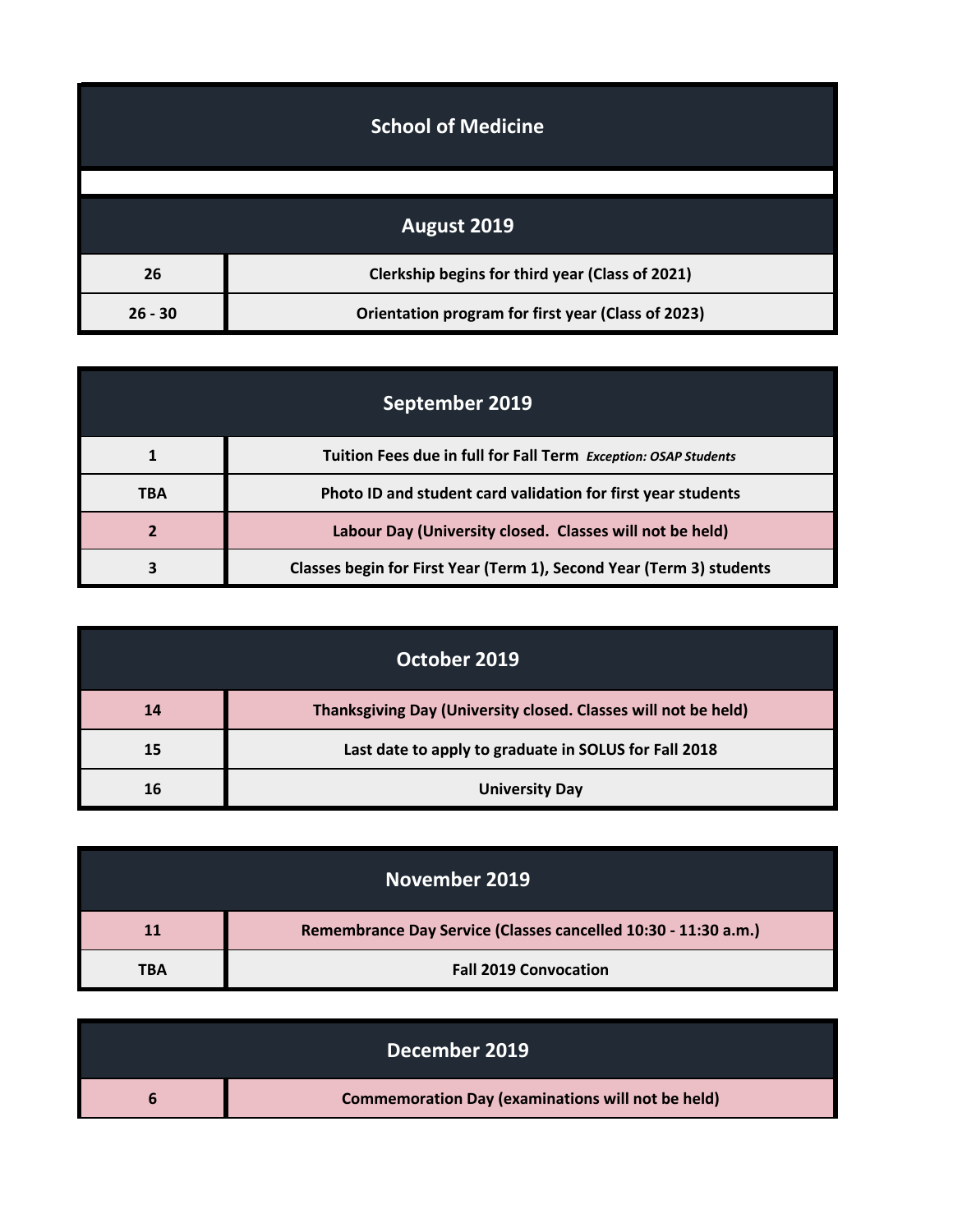| 11        | Classes end for first year (Class of 2023) (Term 1)                                                                                             |
|-----------|-------------------------------------------------------------------------------------------------------------------------------------------------|
| $12 - 20$ | Study and evaluation for first year                                                                                                             |
| 13        | Classes end for second year (Class of 2022) (Term 3)                                                                                            |
| 13        | Clerkship ends for fourth year (Class of 2020)                                                                                                  |
| 15        | Clerkship ends for third year (evening call ends @10:00 p.m. Saturday, December<br>14th; overnight call ends @10:00 a.m. Sunday, December 15th) |
| $16 - 20$ | Study and evaluation for second year                                                                                                            |
| 20        | Term ends for first year (Class of 2023) (Term 1) and second year (Class of 2022)<br>(Term 3)                                                   |

| January 2020 |                                                                                                         |
|--------------|---------------------------------------------------------------------------------------------------------|
|              | <b>New Year's Day (Statutory holiday)</b>                                                               |
|              | Clerkship resumes for third year (Class of 2021) and fourth year (Class of 2020)                        |
| 6            | Classes resume for first year (Class of 2023) and second year (Class of 2022) (Terms 2)<br>and 4 begin) |
| 10           | Supplemental / Make Up Exams (if required)                                                              |

| <b>February 2020</b> |                                                                                                   |
|----------------------|---------------------------------------------------------------------------------------------------|
|                      | First date to apply to graduate in SOLUS for Spring 2020                                          |
|                      | Family Day (University closed. Classes will not be held)                                          |
| 28                   | Classes end for first year (Class of 2023) and second year (Class of 2022) (Terms 2<br>and 4 end) |

| <b>March 2020</b> |                                                                               |
|-------------------|-------------------------------------------------------------------------------|
|                   |                                                                               |
| $2 - 6$           | Study and evaluation for Terms 2 and 4                                        |
| 9                 | Classes resume for first year (Class of 2023) and second year (Class of 2022) |
| $16 - 20$         | Spring Break (Pre-clerkship classes will not be held)                         |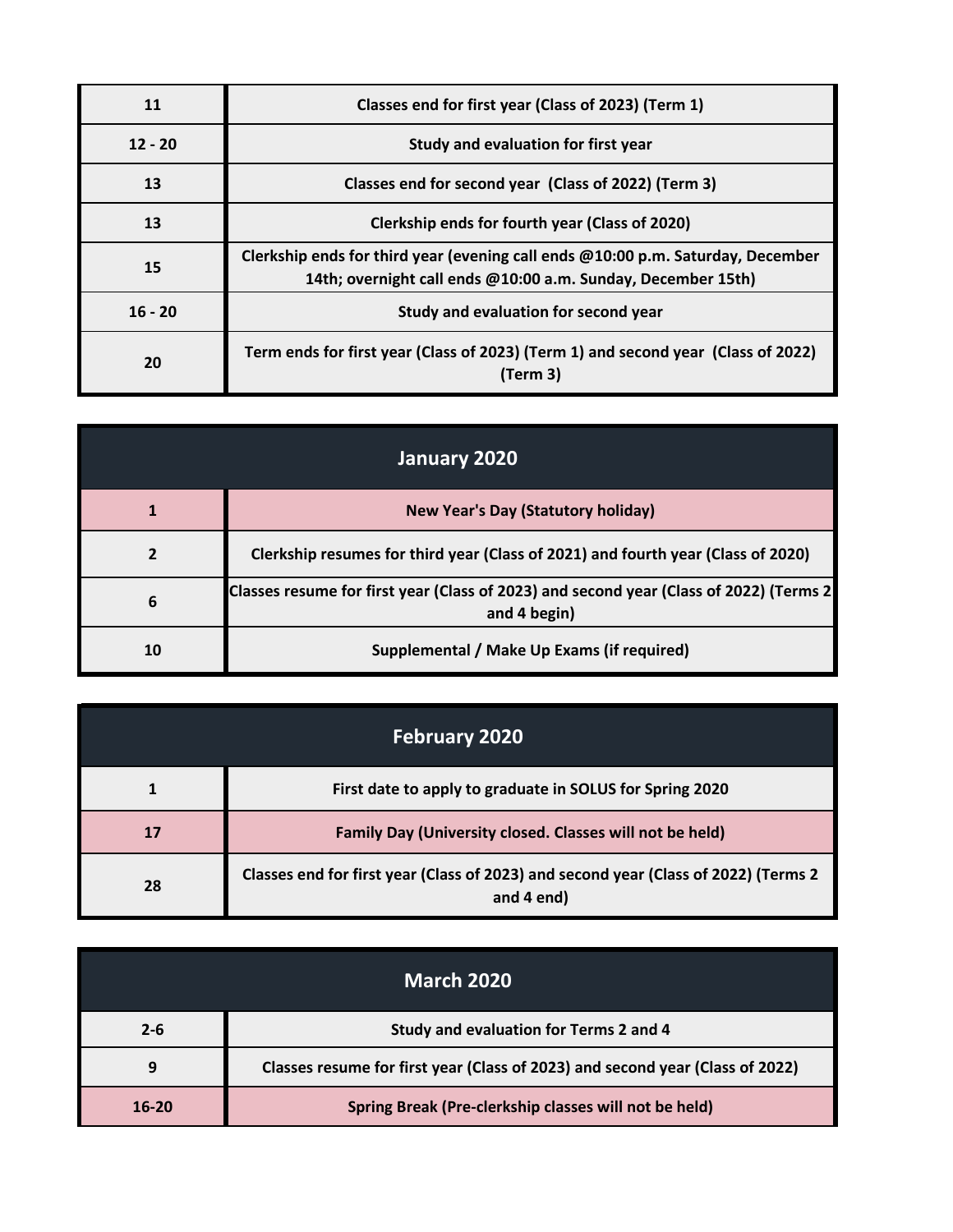| 22 | Clinical Rotations for fourth year ends (Class of 2020 ends @ 10:00 am after<br>overnight call/handover) |
|----|----------------------------------------------------------------------------------------------------------|
| 23 | <b>Classes Resume for 1st and 2nd year</b>                                                               |
|    | Supplemental / Make Up Exams (if required)                                                               |
| 30 | <b>Application to Graduate for MEDS 2020 ends</b>                                                        |

| <b>April 2020</b> |                                                           |
|-------------------|-----------------------------------------------------------|
|                   | Clerkship ends for fourth year (Class of 2020)            |
| 10                | Good Friday (University closed. Classes will not be held) |

| <b>May 2020</b>                                                                                                                                               |                                                                                               |
|---------------------------------------------------------------------------------------------------------------------------------------------------------------|-----------------------------------------------------------------------------------------------|
| NOTE: Spring 2020 Convocation: Dates will be determined in November 2019. Please refer to<br>http://www.queensu.ca/registrar/convocation to view these dates. |                                                                                               |
| 10                                                                                                                                                            | Term ends for fourth year (MEDS 2020)                                                         |
| 15                                                                                                                                                            | Classes end for first year (Class of 2023)                                                    |
| 18                                                                                                                                                            | Victoria Day (University closed. Classes will not be held)                                    |
| $22 - 31$                                                                                                                                                     | <b>Study and evaluation for Term 2</b>                                                        |
| 22                                                                                                                                                            | Classes end for second year (Class of 2022) (Term 4)                                          |
| $25 - 29$                                                                                                                                                     | <b>Study and evaluation for Term 4</b>                                                        |
| 29                                                                                                                                                            | Term 2 ends for first year (Class of 2023) and Term 4 ends for second year (Class of<br>2022) |

|         | <b>June 2020</b>                                     |
|---------|------------------------------------------------------|
| $1 - 5$ | "Community Week" for first year students (TENTATIVE) |

| <b>July 2020</b>                      |
|---------------------------------------|
| <b>Canada Day (Statutory holiday)</b> |